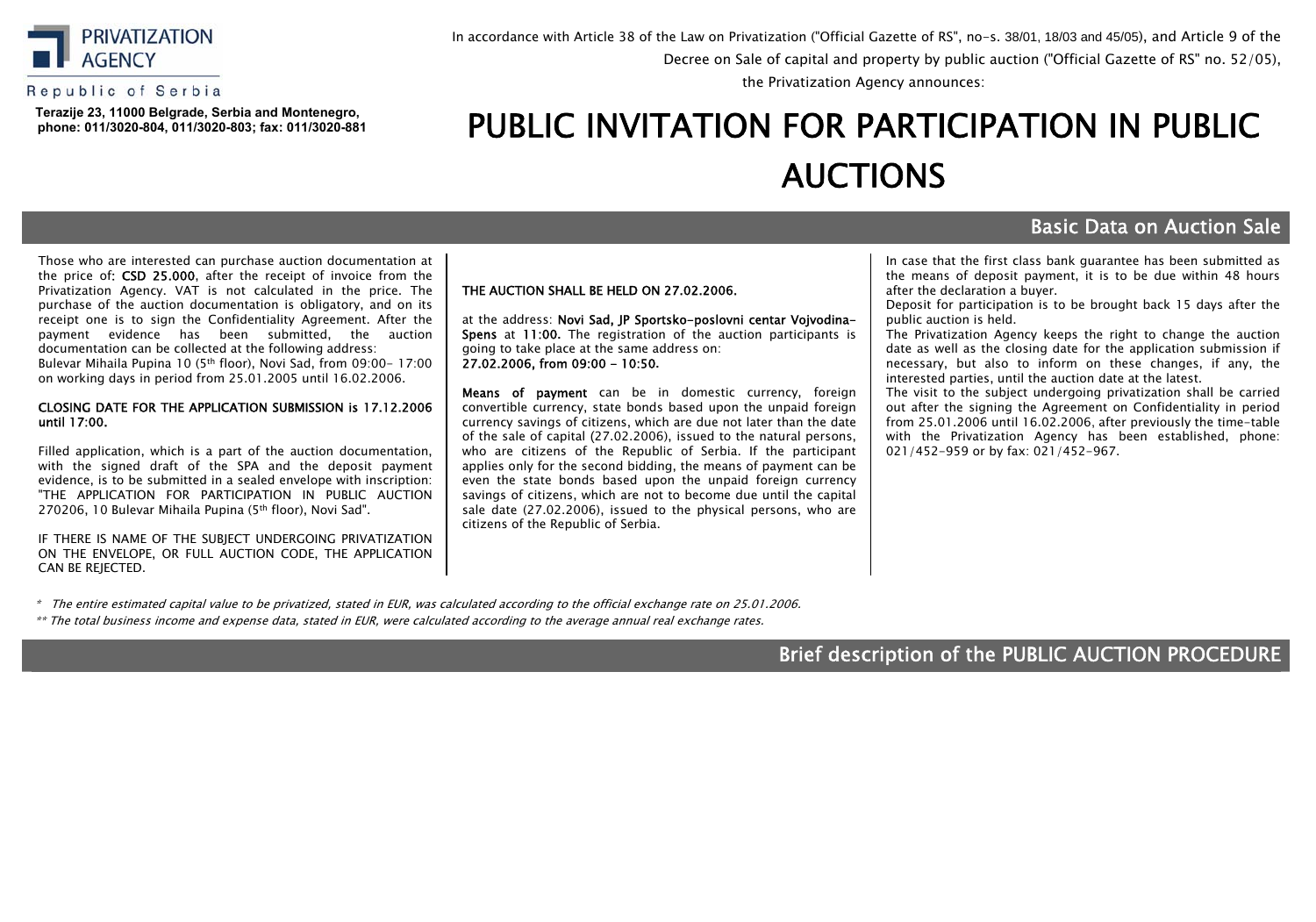The sale of the capital by method of the public auction is carried out by the Auction Commission, which is established by the Privatization Agency. The commission supervises the capital sale by the auction, registers the auction participants, pronounces the auction for unsuccessful, signs the minutes and performs other activities of importance for the auction performance in accordance with the Law. The conditions for the auction to be carried out are met, if at least one person has obtained the status of the auction participant and if it is presented personally or by an authorized representative. At the time ordered for the PUBLIC AUCTION opening, auctioneer shall open the first bidding, on which occasion the means of payment can be in cash or due bonds. If there is more than one person at the first bidding, the auctioneer announces the initial price as well as each further increase. In case that none of the interested buyers reacts after the third call for acceptance the newly established price, the auctioneer

declares the auction finished by hammering. The selling price becomes the highest offered value, and the participant who has been the first to offer the highest price is declared a buyer. If there have not been interested parties after the announcement of the initial price, even after the third call, the auctioneer declares the first bidding unsuccessful by hammering and immediately afterwards opens the second bidding, on which occasion even undue state bonds can be the means of payment. Those who have applied for the second bidding can participate in, as well as the participants in the first bidding, in case it has been declared unsuccessful. If in the second bidding participate more than one person, the auctioneer announces the initial price, as well as each further increase. If none of the interested buyers reacts after the third call for acceptance the newly established price, the auctioneer, by hammering, declares the auction closed. The selling price becomes the highest offered value, and

the participant who has been the first to offer the highest price, is declared a buyer. If after the announcement of the initial price there have not been any interested parties even after the third call, the auction is declared unsuccessful, and the participants lose the right to be brought back the deposit.

If only one party, who has been given the auction participant status, attends the second bidding, that party is invited three times to accept the initial price. If the party accepts the initial price, she/he is declared a buyer and the initial price becomes the selling price. If the participant does not accept the initial price, the auction is declared unsuccessful, and she/he loses the right to be brought back the deposit.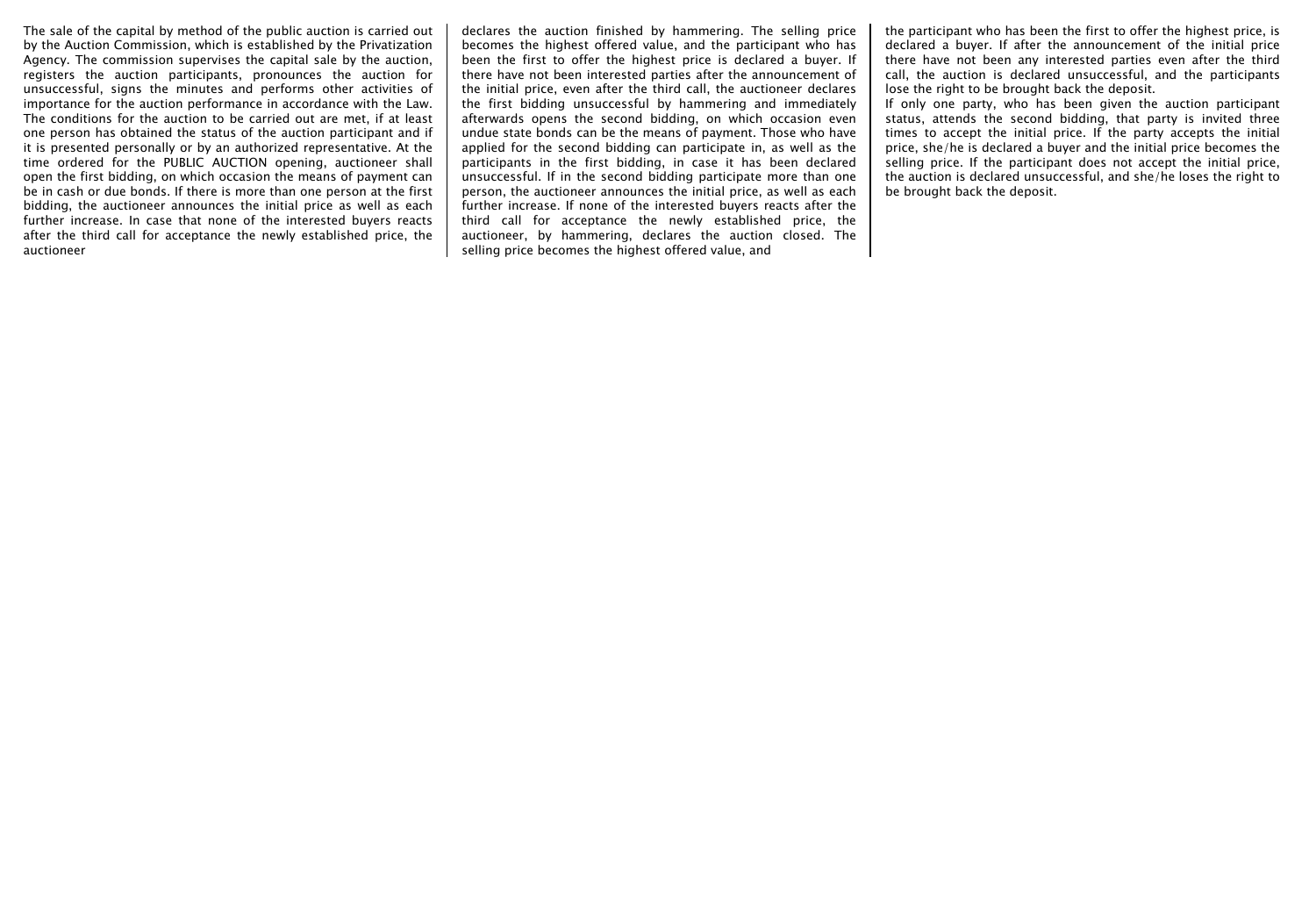|                                                                                                                                                                                                                                                                                                                                                                                              |             |                                                                                                                                                                                                                                                                                                | 1) Basic information on the subject undergoing privatization: Akcionarsko društvo za proizvodnju mlinskih, pekarskih i kolaćarskih proizvoda, trgovinu i usluge ŽITOPRODUKT, ZRENJANIN |           |
|----------------------------------------------------------------------------------------------------------------------------------------------------------------------------------------------------------------------------------------------------------------------------------------------------------------------------------------------------------------------------------------------|-------------|------------------------------------------------------------------------------------------------------------------------------------------------------------------------------------------------------------------------------------------------------------------------------------------------|----------------------------------------------------------------------------------------------------------------------------------------------------------------------------------------|-----------|
| Auction Sale Code: 270206-1404                                                                                                                                                                                                                                                                                                                                                               |             | The entire estimated value of the capital to be privatized: CSD 876.209.000 or *EUR 10.059.576, representing 68,908 % of the<br>total capital of the enterprise.                                                                                                                               |                                                                                                                                                                                        |           |
| ID Number of the Subject: 08000271                                                                                                                                                                                                                                                                                                                                                           |             | Deposit for auction participation: CSD 87.621.000 or *EUR 1.005.958                                                                                                                                                                                                                            |                                                                                                                                                                                        |           |
| Field of work: Milling industry products                                                                                                                                                                                                                                                                                                                                                     |             | The initial auction price: CSD 175.242.000<br>Minimum of the investments into the subject to be privatized: CSD 142.372.000                                                                                                                                                                    |                                                                                                                                                                                        |           |
| The most important property of the subject undergoing privatization                                                                                                                                                                                                                                                                                                                          |             |                                                                                                                                                                                                                                                                                                |                                                                                                                                                                                        |           |
| A) Buildings – the most important facilities (m <sup>2</sup> ):<br>1. Mill facility, (2760) 2. Mill facility «Rusanda», Melenci (1012) 3. Silo (187) 4. Silos<br>(3.000 T, 3.200 T, 14.000 T, 18.000 T, 20.000 T, 20.000 T) (78200) 5. Flour warehouse<br>(3360) 6. Floor storehouse (2717) 7. Storehouse «Jarkovac» (2100) 8. Mill facility (1425)<br>9. Mechanical floor storehouse (1400) |             | B) The most important equipment:<br>1) Drying-plant equipment 2) Switchboard in the production plant 3) Road electronic scales (2 items, DV-50-E) 4)<br>Line-fluid 1,2 and 3 5) Generating unit-Diesel (2 items) 6) Roll packaging line (AMF VPS) 7) Double roller 8) Cart<br>scales (KV-50-E) |                                                                                                                                                                                        |           |
| V) Land capacities ( $m^2$ ): <i>Construction land: (92186) – state ownership</i>                                                                                                                                                                                                                                                                                                            |             |                                                                                                                                                                                                                                                                                                |                                                                                                                                                                                        |           |
| Balance sheet per year:                                                                                                                                                                                                                                                                                                                                                                      | 2003        |                                                                                                                                                                                                                                                                                                | 2004                                                                                                                                                                                   |           |
| Shown in:                                                                                                                                                                                                                                                                                                                                                                                    | <b>CSD</b>  | **EUR                                                                                                                                                                                                                                                                                          | <b>CSD</b>                                                                                                                                                                             | **EUR     |
| Total business revenues                                                                                                                                                                                                                                                                                                                                                                      | 351.954.000 | 5.409.933                                                                                                                                                                                                                                                                                      | 219.377.000                                                                                                                                                                            | 3.005.082 |
| Total business expenses                                                                                                                                                                                                                                                                                                                                                                      | 484.521.000 | 7.447.638                                                                                                                                                                                                                                                                                      | 414.406.000                                                                                                                                                                            | 5.676.639 |
| Main products/ services: 1) Flour (T-400, T-500, T-850) 2) Cattle fodder base 3) Bread (half-white and extra) 4) Other wheat by-products 5) Home-made cheese-paste, cherry rolls, home-made muffins, ready-made pizza crust<br>Total number of employees: 515; of whom BS/ BA: 23                                                                                                            |             |                                                                                                                                                                                                                                                                                                |                                                                                                                                                                                        |           |
|                                                                                                                                                                                                                                                                                                                                                                                              |             | 2) Basic information on the subject undergoing privatization: Akcionarsko društvo VIG - VODOVOD I GREJANJE AGROVOJVODINA, NOVI SAD                                                                                                                                                             |                                                                                                                                                                                        |           |
|                                                                                                                                                                                                                                                                                                                                                                                              |             |                                                                                                                                                                                                                                                                                                | The entire estimated value of the capital to be privatized: CSD 206 548 000 or *FUR 2 371 332, representing 49 861 % of the                                                            |           |

| <b>Auction Sale Code: 270206-1525</b><br>ID Number of the Subject: 08134294<br>Field of work: <b>Heating equipment wholesale</b>             |            | The entire estimated value of the capital to be privatized: CSD 206.548.000 or *EUR 2.371.332, representing 49.861 % of the<br>total capital of the enterprise.<br>Deposit for auction participation: CSD 24.786.000 or *EUR 284.560<br>The initial auction price: CSD 49.571.000<br><b>Minimum of the investments</b> into the subject to be privatized: <b>CSD 4.940.000</b> |            |           |
|----------------------------------------------------------------------------------------------------------------------------------------------|------------|--------------------------------------------------------------------------------------------------------------------------------------------------------------------------------------------------------------------------------------------------------------------------------------------------------------------------------------------------------------------------------|------------|-----------|
| The most important property of the subject undergoing privatization                                                                          |            |                                                                                                                                                                                                                                                                                                                                                                                |            |           |
| A) Buildings - the most important facilities (m <sup>2</sup> ):<br>1. Main facility - a part of four-ship hall, Sentandreiski put 165 (7797) |            | B) The most important equipment:<br>1) Passenger vehicle (Peugeot 106) 2) Passenger vehicle (Peugeot 206) 3) Computer (9 items, Pentium) 4) Printer (3<br>items, Epson LQ 670)                                                                                                                                                                                                 |            |           |
| <b>B) Land capacities (m<sup>2</sup>):</b> <i>Construction land: (29397) - state owned</i>                                                   |            |                                                                                                                                                                                                                                                                                                                                                                                |            |           |
| Balance sheet per year:                                                                                                                      | 2003       |                                                                                                                                                                                                                                                                                                                                                                                | 2004       |           |
| Shown in:                                                                                                                                    | <b>CSD</b> | **EUR                                                                                                                                                                                                                                                                                                                                                                          | <b>CSD</b> | **EUR     |
| Total business revenues                                                                                                                      | 72.271.000 | 1.110.887                                                                                                                                                                                                                                                                                                                                                                      | 68.996.000 | 945.125   |
| Total business expenses                                                                                                                      | 80.055.000 | 1.230.536                                                                                                                                                                                                                                                                                                                                                                      | 76.891.000 | 1.053.273 |
| $M = 1$ . The contract of $\alpha = 1$ is a set of $\alpha = 1$ and $\alpha = 1$ . The contract of $\alpha = 1$                              |            |                                                                                                                                                                                                                                                                                                                                                                                |            |           |

**Main products/ services:** 1) Wholesale

Total number of employees: 27; of whom BS/ BA: 5

| 3) Basic information on the subject undergoing privatization: Društveno preduzeće KOMPRESOR za izradu klipnih prstenova, trgovinu i uluge, NOVI SAD   |                                                                                                                                                              |  |  |  |
|-------------------------------------------------------------------------------------------------------------------------------------------------------|--------------------------------------------------------------------------------------------------------------------------------------------------------------|--|--|--|
| Auction Sale Code: 270206-1526p                                                                                                                       | The entire estimated value of the capital to be privatized: CSD 2.968.000 or *EUR 34.080, representing 70% of the total subject<br>capital to be privatized. |  |  |  |
| ID Number of the Subject: 08099596                                                                                                                    | Deposit for auction participation: CSD 237.000 or *EUR 2.726                                                                                                 |  |  |  |
| Field of work: Manufacture of pumps and compressors                                                                                                   | The initial auction price: CSD 475.000<br><b>Minimum of the investments</b> into the subject to be privatized: <b>CSD</b> 69.000                             |  |  |  |
| The most important property of the subject undergoing privatization                                                                                   |                                                                                                                                                              |  |  |  |
| A) Buildings - the most important facilities (m <sup>2</sup> ):<br>I. Office space & manufacture, Bulevar Despota Stefana 5, Novi Sad (Liman I) (175) | B) The most important equipment:<br>1) Lathe/plane 2) Universal lathe 3) Grinding machine (Wotan) 4) Grinding machine (SSV)                                  |  |  |  |
| V) Land capacities (m <sup>2</sup> ):                                                                                                                 |                                                                                                                                                              |  |  |  |
| 2003<br>Balance sheet per year:                                                                                                                       | 2004                                                                                                                                                         |  |  |  |

| Balance sheet per year: | 2003                  |              | 2004    |       |
|-------------------------|-----------------------|--------------|---------|-------|
| Shown in:               | $- - -$<br>-51<br>--- | **ELL<br>:∪r | CSD     | ᄂᄓ    |
| Total business revenues | 180.000               | 2.767        | 210.000 | 2.877 |
| Total business expenses | 458.00C               | 7.040        | 640.000 | 8.767 |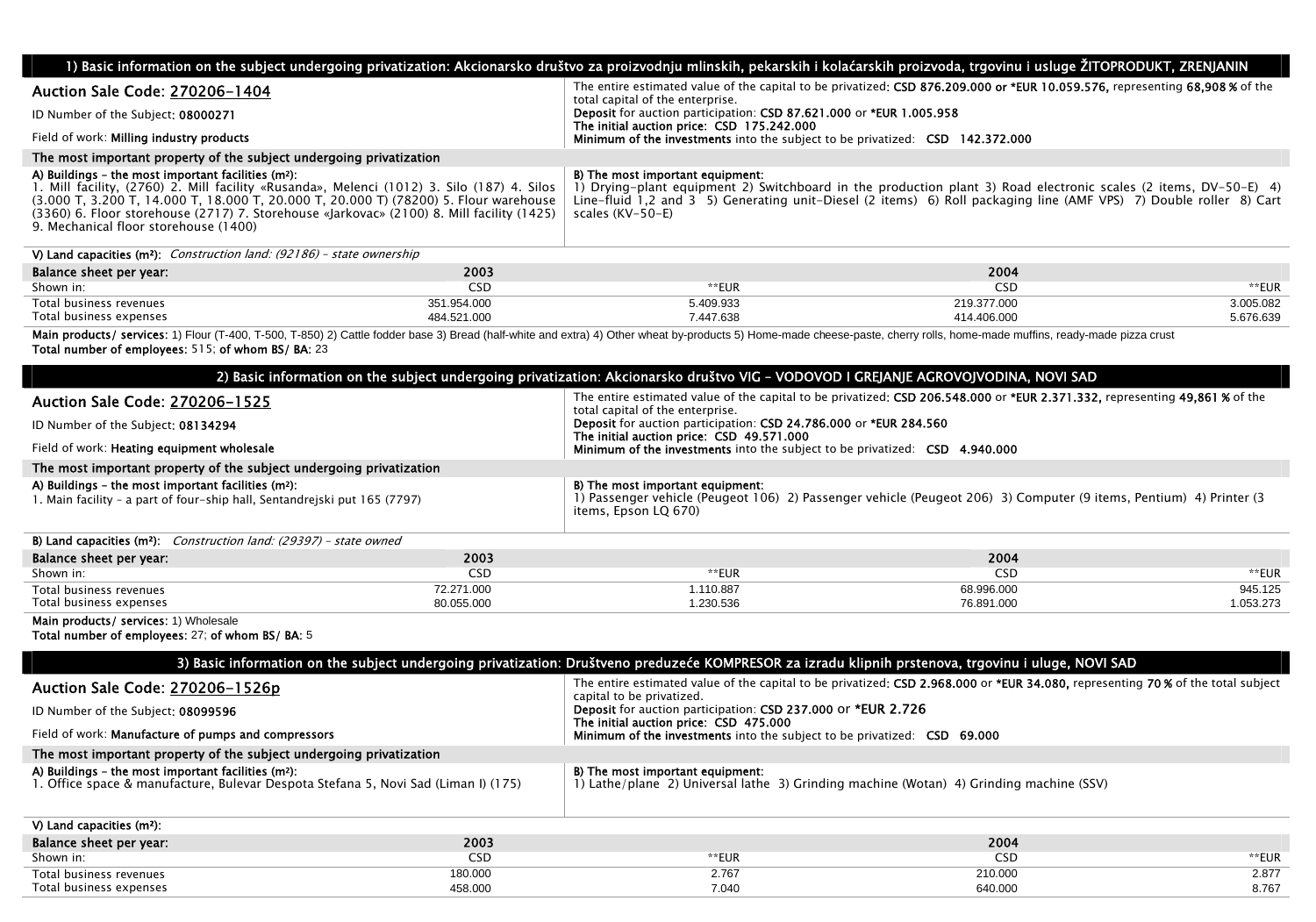| <b>Main products/ services: 1) Piston rings</b><br>Total number of employees: 2; of whom BS/ BA: 0                                                                                                                                                                                              |                         |                                                                                                                                                           |                                                                                                                                                                                                                                          |                  |
|-------------------------------------------------------------------------------------------------------------------------------------------------------------------------------------------------------------------------------------------------------------------------------------------------|-------------------------|-----------------------------------------------------------------------------------------------------------------------------------------------------------|------------------------------------------------------------------------------------------------------------------------------------------------------------------------------------------------------------------------------------------|------------------|
|                                                                                                                                                                                                                                                                                                 |                         |                                                                                                                                                           | 4) Basic information on the subject undergoing privatization: MUNKA Društveno preduzeće za prevoz robe u drumskom saobraćaju, opravku i održavanje motornih vozila i usluge, ČANTAVIR                                                    |                  |
|                                                                                                                                                                                                                                                                                                 |                         |                                                                                                                                                           | The entire estimated value of the capital to be privatized: CSD 31.599.000 or *EUR 362.785, representing 70,00% of the total                                                                                                             |                  |
| Auction Sale Code: 270206-1528p                                                                                                                                                                                                                                                                 |                         | subject capital to be privatized.                                                                                                                         |                                                                                                                                                                                                                                          |                  |
| ID number of the Subject: 08008817                                                                                                                                                                                                                                                              |                         | Deposit for auction participation: CSD 2.528.000 or *EUR 29.023<br>The initial auction price: CSD 5.056.000                                               |                                                                                                                                                                                                                                          |                  |
| Field of work: Transportation of goods in road traffic                                                                                                                                                                                                                                          |                         | <b>Minimum of the investments</b> into the subject to be privatized: CSD 108.000                                                                          |                                                                                                                                                                                                                                          |                  |
| The most important property of the subject undergoing privatization                                                                                                                                                                                                                             |                         |                                                                                                                                                           |                                                                                                                                                                                                                                          |                  |
| A) Buildings - the most important facilities (m <sup>2</sup> ):<br>1. Storehouse (267) 2. Head office building (167) 3. Workshop (110) 4. Eaves (630)                                                                                                                                           |                         | B) The most important equipment:                                                                                                                          | 1) Goods vehicle (MB 1213) 2) Goods vehicle (Poli) 3) Centrifugal pump 4) Battery rectifier 5) Universal lathe                                                                                                                           |                  |
| V) Land capacities (m <sup>2</sup> ); Construction land: (91340) - socially-owned; Agricultural land: (29094) - state ownership                                                                                                                                                                 |                         |                                                                                                                                                           |                                                                                                                                                                                                                                          |                  |
| Balance sheet per year:                                                                                                                                                                                                                                                                         | 2003                    |                                                                                                                                                           | 2004                                                                                                                                                                                                                                     |                  |
| Shown in:                                                                                                                                                                                                                                                                                       | CSD                     | **EUR                                                                                                                                                     | <b>CSD</b>                                                                                                                                                                                                                               | **EUR            |
| Total business revenues<br>Total business expenses                                                                                                                                                                                                                                              | 520.000<br>2.375.000    | 7.993<br>36.506                                                                                                                                           | 1.996.000<br>4.010.000                                                                                                                                                                                                                   | 27.342<br>54.930 |
| Main products/ services: 1) Transportation and repair service                                                                                                                                                                                                                                   |                         |                                                                                                                                                           |                                                                                                                                                                                                                                          |                  |
| Total number of employees: 16; of whom BS/ BA: 0                                                                                                                                                                                                                                                |                         |                                                                                                                                                           |                                                                                                                                                                                                                                          |                  |
|                                                                                                                                                                                                                                                                                                 |                         | 5) Basic information on the subject undergoing privatization: Društveno preduzeće POLJOPRIVREDA DOLINE, OROM                                              |                                                                                                                                                                                                                                          |                  |
| Auction Sale Code: 270206-1562p                                                                                                                                                                                                                                                                 |                         |                                                                                                                                                           | The entire estimated value of the capital to be privatized: CSD 159.843.000 or *EUR 1.835.124, representing 70.00 % of the                                                                                                               |                  |
| ID Number of the Subject: 08208727                                                                                                                                                                                                                                                              |                         | total subject capital to be privatized.<br>Deposit for auction participation: CSD 12.787.000 or *EUR 146.810<br>The initial auction price: CSD 25.575.000 |                                                                                                                                                                                                                                          |                  |
| Field of work: Cereals, crops and plants                                                                                                                                                                                                                                                        |                         | Minimum of the investments into the subject to be privatized: CSD 8.737.000                                                                               |                                                                                                                                                                                                                                          |                  |
| The most important property of the subject undergoing privatization                                                                                                                                                                                                                             |                         |                                                                                                                                                           |                                                                                                                                                                                                                                          |                  |
| A) Buildings - the most important facilities (m <sup>2</sup> ):<br>1. Head office building (172) 2. Warehouse (1010) 3. Mechanical workshop (434) 4.<br>Garage for agricultural machinery (1111) 5. Stall for big cattle (half-open) (1115) 6. Silo<br>9000T (2520) 7. Secondary workshop (345) |                         | B) The most important equipment:<br>vehicles, Zmaj 485 356802) 7) Passenger vehicle (Jugo 101, Skala poly 65)                                             | 1) Tractor (6 vehicles, Ursus, Torpedo, Ferguson) 2) Harvester (3 vehicles, Zmaj 142) 3) Plating machine (3 vehicles,<br>Drava 52, Tara 36, Tara 56) 4) Sowing vehicle (2 items, Nodet 12) 5) Pull-sowing vehicle (Eta 48) 6) Trailer (4 |                  |
| V) Land capacities ( $m^2$ ): Agricultural land: (41915) - socially-owned; (4520848) - state owned;                                                                                                                                                                                             |                         |                                                                                                                                                           |                                                                                                                                                                                                                                          |                  |
| Balance sheet per year:                                                                                                                                                                                                                                                                         | 2003                    |                                                                                                                                                           | 2004                                                                                                                                                                                                                                     |                  |
| Shown in:                                                                                                                                                                                                                                                                                       | <b>CSD</b><br>8.817.000 | **EUR<br>135.527                                                                                                                                          | <b>CSD</b><br>16.418.000                                                                                                                                                                                                                 | **EUR<br>224.898 |
| Total business revenues<br>Total business expenses                                                                                                                                                                                                                                              | 22.017.000              | 338.426                                                                                                                                                   | 16.334.000                                                                                                                                                                                                                               | 223.747          |
| Main products/ services: 1) Wheat, barley 2) Maize, sunflower 3) Sugar beat 4) Pig fattening<br>Total number of employees: 28; of whom BS/ BA: 1                                                                                                                                                |                         |                                                                                                                                                           |                                                                                                                                                                                                                                          |                  |
|                                                                                                                                                                                                                                                                                                 |                         |                                                                                                                                                           | 6) Basic information on the subject undergoing privatization: Društveno preduzeće za prpjektovanje, inženjering i konsalting PROJEKTNI BIRO, KIKINDA                                                                                     |                  |
| Auction Sale Code: 270206-1592                                                                                                                                                                                                                                                                  |                         | subject capital to be privatized.                                                                                                                         | The entire estimated value of the capital to be privatized: CSD 2.053.000 or *EUR 23.567, representing 70,00% of the total                                                                                                               |                  |
| ID Number of the Subject: 08247242                                                                                                                                                                                                                                                              |                         | Deposit for auction participation: CSD 205.000 or *EUR 2.357<br>The initial auction price: CSD 411.000                                                    |                                                                                                                                                                                                                                          |                  |
| Field of work: Construction planning                                                                                                                                                                                                                                                            |                         | Minimum of the investments into the subject to be privatized: CSD 222.000                                                                                 |                                                                                                                                                                                                                                          |                  |
| The most important property of the subject undergoing privatization                                                                                                                                                                                                                             |                         |                                                                                                                                                           |                                                                                                                                                                                                                                          |                  |
| A) Buildings – the most important facilities $(m2)$ :                                                                                                                                                                                                                                           |                         | B) The most important equipment:                                                                                                                          |                                                                                                                                                                                                                                          |                  |

### A) Buildings – the most important facilities (m2):

| $\mathbf{v}$ , $\mathbf{v}$ , and $\mathbf{v}$ , and $\mathbf{v}$ , and $\mathbf{v}$ , and $\mathbf{v}$ , and $\mathbf{v}$ , $\mathbf{v}$ , $\mathbf{v}$ |                                                                                                        |
|----------------------------------------------------------------------------------------------------------------------------------------------------------|--------------------------------------------------------------------------------------------------------|
| 1. Head office building (67) 2. Office space (71)                                                                                                        | 1) Computer (3 items, Pentium) 2) Printer (Canon) 3) Printer (NP desk jet) 4) Typing chairs (12 items) |
|                                                                                                                                                          |                                                                                                        |

| V) Land capacities ( $m^2$ ): Construction land: (456) - socially-owned - user |          |        |           |        |  |
|--------------------------------------------------------------------------------|----------|--------|-----------|--------|--|
| Balance sheet per year:                                                        | 2003     |        | 2004      |        |  |
| Shown in:                                                                      | CSE      | **EUF  | بادر      | **EUR  |  |
| Total business revenues                                                        | .960.000 | 30.127 | 1.489.000 | 61.491 |  |
| Total business expenses                                                        | .953.000 | 30.020 | 4.213.000 | 57.711 |  |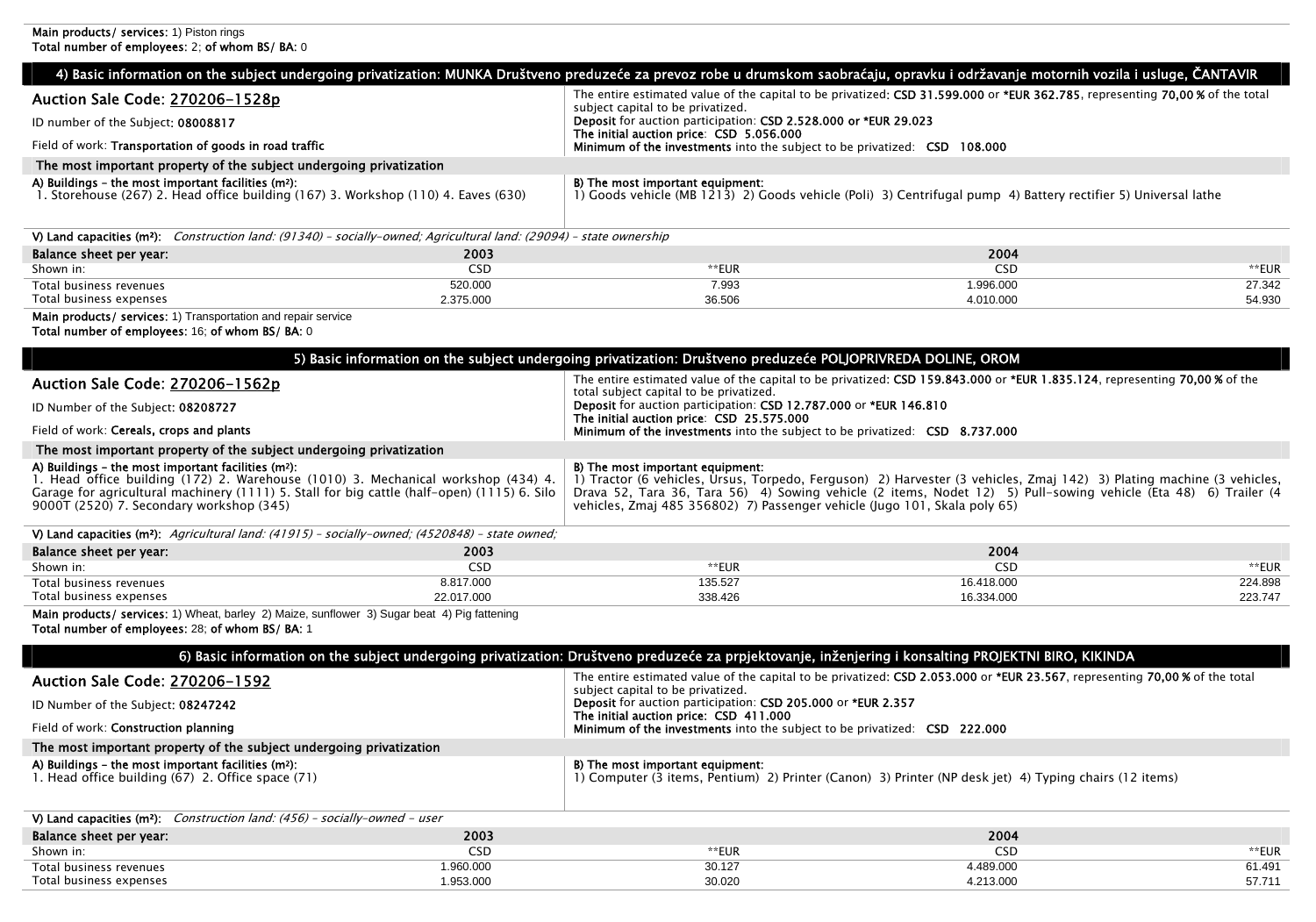Total business expenses

|                                                                                                                                                                                                                                                                                          |                          | 7) Basic information on the subject undergoing privatization: Društveno poljoprivredno preduzeće 1.OKTOBAR, RADOJEVO                                  |                                                                                                                              |                    |  |
|------------------------------------------------------------------------------------------------------------------------------------------------------------------------------------------------------------------------------------------------------------------------------------------|--------------------------|-------------------------------------------------------------------------------------------------------------------------------------------------------|------------------------------------------------------------------------------------------------------------------------------|--------------------|--|
| Auction Sale Code: 270206-1593                                                                                                                                                                                                                                                           |                          | The entire estimated value of the capital to be privatized; CSD 198.728.000 or *EUR 2.314.713, representing 49.861 % of the                           |                                                                                                                              |                    |  |
| ID Number of the Subject: 08072523                                                                                                                                                                                                                                                       |                          | total subject capital to be privatized.<br>Deposit for auction participation: CSD 23.847.000 or *EUR 277.766                                          |                                                                                                                              |                    |  |
| Field of work: Cereals, crops and plants                                                                                                                                                                                                                                                 |                          | The initial auction price: CSD 47.695.000<br>Minimum of the investment into the subject to be privatized: CSD 4.753.000                               |                                                                                                                              |                    |  |
| The most important property of the subject undergoing privatization                                                                                                                                                                                                                      |                          |                                                                                                                                                       |                                                                                                                              |                    |  |
| A) Buildings – the most important facilities $(m2)$ :<br>1. Dairy plant with two neighboring facilities (194) 2. Built warehouse (1152) 3. Repair<br>shop (472) 4. Boiler plant (9) 5. Warehouse "Soko" (196) 6. Grained food storehouse<br>$(194)$ 7. Administration building P+1 (269) |                          | B) The most important equipment:<br>items) (Epson LQ 670)                                                                                             | 1) Passenger vehicle (Peugeot 106) 2) Passenger vehicle (Peugeot 206) 3) Computer (9 items)(Pentium) 4) Printer (3           |                    |  |
| V) Land capacities (m <sup>2</sup> ): Construction land: (116643) - socially-owned; Other land area (4807) - socially-owned; Agricultural land: (9389670) - socially-owned, (2735157) - state owned                                                                                      |                          |                                                                                                                                                       |                                                                                                                              |                    |  |
| Balance sheet per year:                                                                                                                                                                                                                                                                  | 2003                     |                                                                                                                                                       | 2004                                                                                                                         |                    |  |
| Shown in:                                                                                                                                                                                                                                                                                | <b>CSD</b>               | **EUR                                                                                                                                                 | <b>CSD</b>                                                                                                                   | **EUR              |  |
| Total business revenues<br>Total business expenses                                                                                                                                                                                                                                       | 40.511.000<br>47.859.000 | 622.700<br>735.647                                                                                                                                    | 30.915.000<br>34.423.000                                                                                                     | 423.482<br>471.535 |  |
| Main products/ services: 1) Wheat, barley, maize, soy bean 2) Sunflower 3) Sugar beat 4) Lucerne 5) Potato 6) Rape<br>Total number of employees: 70; of whom BS/ BA: 5                                                                                                                   |                          |                                                                                                                                                       |                                                                                                                              |                    |  |
|                                                                                                                                                                                                                                                                                          |                          | 8) Basic information on the subject undergoing privatization: Društveno preduzeće za trgovinu, posredovanje i zastupanje u trgovini PEŠČARA, SUBOTICA |                                                                                                                              |                    |  |
| Auction Sale Code: 270206-1594                                                                                                                                                                                                                                                           |                          | total subject capital to be privatized.                                                                                                               | The entire estimated value of the capital to be privatized; CSD 147.464.000 or *EUR 1.692.998, representing 70.00% of the    |                    |  |
| ID Number of the Subject: 08049068                                                                                                                                                                                                                                                       |                          | Deposit for auction participation: CSD 17.696.000 or *EUR 203.160<br>The initial auction price: CSD 35.391.000                                        |                                                                                                                              |                    |  |
| Field of work: Agricultural products sales mediation                                                                                                                                                                                                                                     |                          | <b>Minimum of the investments</b> into the subject to be privatized: <b>CSD</b> 2.013.000                                                             |                                                                                                                              |                    |  |
| The most important property of the subject undergoing privatization                                                                                                                                                                                                                      |                          |                                                                                                                                                       |                                                                                                                              |                    |  |
| A) Buildings - the most important facilities (m <sup>2</sup> ):<br>1. Administration building (964) 2. Hall III-flea market (911) 3. Slaughterhouse (320)<br>4. Facility-depot (150) 5. Apartment-warehouse (43)                                                                         |                          | B) The most important equipment:                                                                                                                      | 1) Booths in flea market 2) Passenger vehicle (Zastava 101 Skala 55) 3) Passenger vehicle (Zastava Yugo 55)                  |                    |  |
| V) Land capacities (m <sup>2</sup> ): Construction land: (11419) - state owned; Agricultural land: (15004) - state owned                                                                                                                                                                 |                          |                                                                                                                                                       |                                                                                                                              |                    |  |
| Balance sheet per year:                                                                                                                                                                                                                                                                  | 2003                     |                                                                                                                                                       | 2004                                                                                                                         |                    |  |
| Shown in:                                                                                                                                                                                                                                                                                | <b>CSD</b>               | **EUR                                                                                                                                                 | <b>CSD</b>                                                                                                                   | **EUR              |  |
| Total business revenues<br>Total business expenses                                                                                                                                                                                                                                       | 8.797.000<br>10.484.000  | 135.220<br>161.151                                                                                                                                    | 7.744.000<br>9.435.000                                                                                                       | 106.079<br>129.243 |  |
| Main products/ services: 1) Agent service related to sales of agricultural products, living animals, textiles and semi-products<br>Total number of employees: 13: of whom BS/ BA: 4                                                                                                      |                          |                                                                                                                                                       |                                                                                                                              |                    |  |
|                                                                                                                                                                                                                                                                                          |                          | 9) Basic information on the subject undergoing privatization: Društveno preduzeće za remont, servis i promet AGROSERVIS, KIKINDA                      |                                                                                                                              |                    |  |
| Auction Sale Code: 270206-1595                                                                                                                                                                                                                                                           |                          | subject capital to be privatized.                                                                                                                     | The entire estimated value of the capital to be privatized; CSD 39.295.000 or *EUR 451.143, representing 70.00% of the total |                    |  |
| ID Number of the Subject: 08582386                                                                                                                                                                                                                                                       |                          | Deposit for auction participation: CSD 3.930.000 or *EUR 45.114<br>The initial auction price: CSD 7.859.000                                           |                                                                                                                              |                    |  |
| Field of work: Maintenance and overhaul of motor vehicles                                                                                                                                                                                                                                |                          | <b>Minimum of the investments</b> into the subject to be privatized: <b>CSD</b> 6.426.000                                                             |                                                                                                                              |                    |  |
| The most important property of the subject undergoing privatization                                                                                                                                                                                                                      |                          |                                                                                                                                                       |                                                                                                                              |                    |  |
| A) Buildings - the most important facilities (m <sup>2</sup> ):<br>1. Large hall facility (1452) 2. Machine shop (822) 3. Repair shop facility (384) 4.<br>Canteen-prefabricated building (260) 5. Administration building (313)                                                         |                          | B) The most important equipment:<br>grinding device 5) Bearing grinder (FB-216) 6) Universal lathe (4 items, PA-30)                                   | 1) Universal lathe (2 items, PA-501) 2) Milling machine (2 items, ALG-C-100) 3) Crane (PPE-540) 4) Crankshaft                |                    |  |
| V) Land capacities ( $m^2$ ): Construction land: (34147) - state owned                                                                                                                                                                                                                   |                          |                                                                                                                                                       |                                                                                                                              |                    |  |
| Balance sheet per year:                                                                                                                                                                                                                                                                  | 2003                     |                                                                                                                                                       | 2004                                                                                                                         |                    |  |
| Shown in:                                                                                                                                                                                                                                                                                | CSD                      | **EUR                                                                                                                                                 | <b>CSD</b>                                                                                                                   | **EUR              |  |
| Total business revenues                                                                                                                                                                                                                                                                  | 24.890.000               | 382.588                                                                                                                                               | 26.765.000                                                                                                                   | 366.634            |  |

494.028

34.503.000

472.631

32.140.000